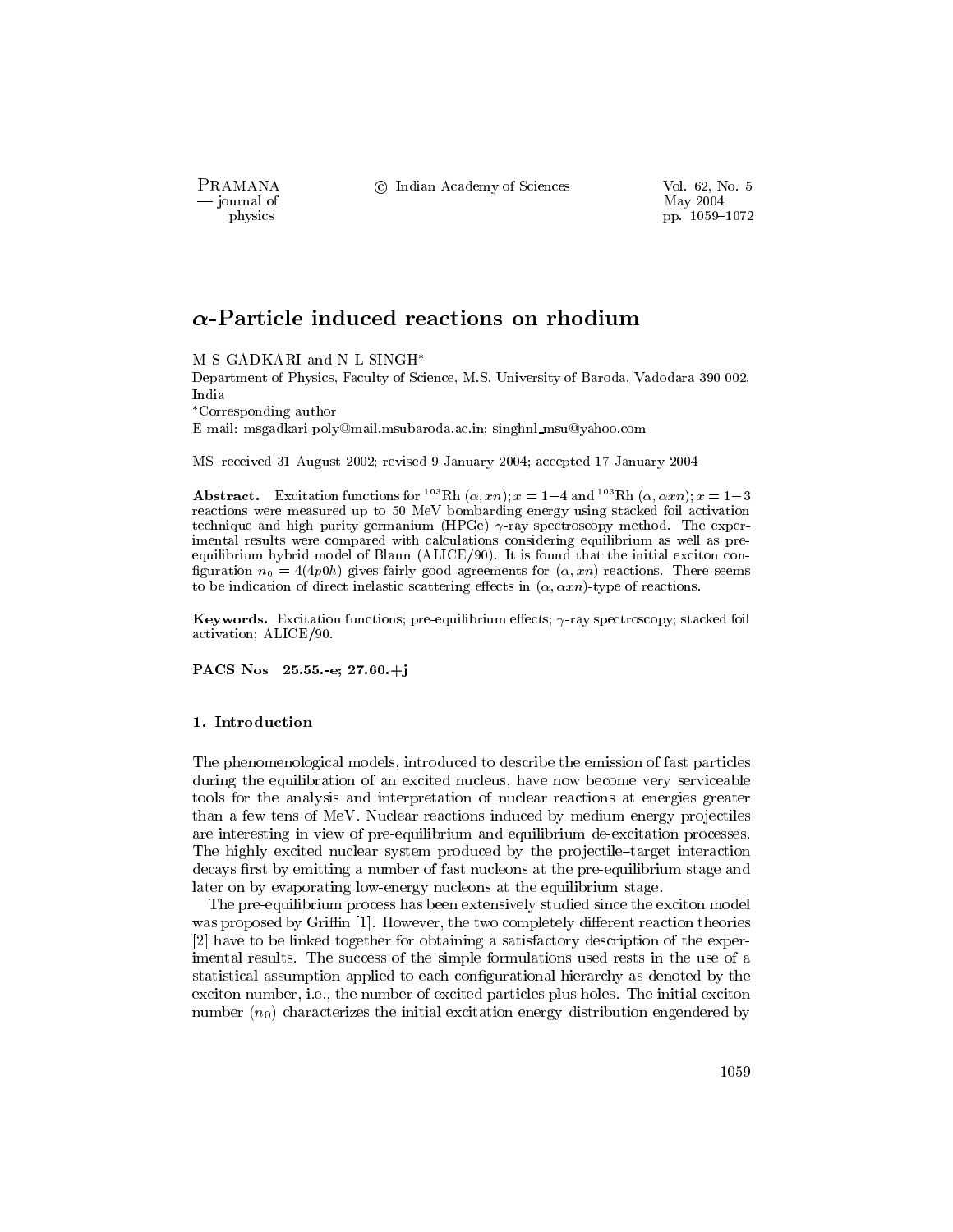the projectile entering the target nucleus at the start. The various pre-equilibrium theories differ appreciably in their flexibility and in mathematical rigour. The semiclassical theories  $[3-9]$  have been applied to a much wider range of reactions than the quantum mechanical theories  $[10-13]$ , in particular, to those initiated by complex particles and those leading to the emission of many particles. By contrast, the quantum mechanical theories have so far been confined to nucleon interactions with not more than two emergent particles. For the interaction of a complex particle like an  $\alpha$ -particle the quantum mechanical picture is yet to come.

Though the cross-sections for  $\alpha$ -particle induced reactions on rhodium were measured by several groups  $[14-17]$ , there are mutual discrepancies among their results. Hence precise and accurate measurements are still needed. Keeping this in mind, we have made a systematic study of the excitation function of  $\alpha$ -particle induced reactions on rhodium up to 50 MeV. One of the objectives of the present study is to test the pre-equilibrium hybrid model (ALICE/90).

## 2. Experimental procedure

The excitation functions for  $\alpha$ -particle induced reactions on rhodium were measured by the stacked foil activation technique and high purity germanium (HPGe)  $\gamma$ -ray spectroscopy method up to 50 MeV.

#### 2.1 Preparation of target stack

Spectroscopically pure (99.99%) rhodium foils of  $14.88 \,\mathrm{mg/cm^2}$  thickness were taken and a stack of ten such foils was prepared which was used as a target. The samples were cut into pieces of  $1.2 \times 1.2$  cm<sup>2</sup> each and glued on aluminum frame of size 3  $\times$  $2.5 \text{ cm}^2$  having a circular hole of 8 mm diameter in its centre. The aluminum foils of varying thicknesses were also inserted in the stack which acted as energy degraders. The beam energy was degraded down to about 16 MeV. After accounting for the energy degradation in the aluminum foils, the energy of the  $\alpha$ -beam at half the thickness of the rhodium foil was calculated from range energy tables of Hubert *et*  $al$  [18].

# 2.2 Irradiation and counting

The stack was irradiated at Variable Energy Cyclotron Centre (VECC), Kolkata, India using 50 MeV  $\alpha$ -particles. The beam spot on the foil stack was restricted to 5 mm by a central hole in a 6 mm thick tantalum collimator placed in front of the stack. The  $\alpha$ -beam were totally stopped in the electrically insulated irradiation head serving as a kind of Faraday cup where secondary electrons were prevented from escaping. A beam current of the order of 200 nA was maintained in the stack for 2.4 h. During the irradiation, low conductivity water (LCW) was circulated through specially designed jet assembly, which cooled both the flange as well as the stack. The incident  $\alpha$ -particle flux was calculated by measuring the activities of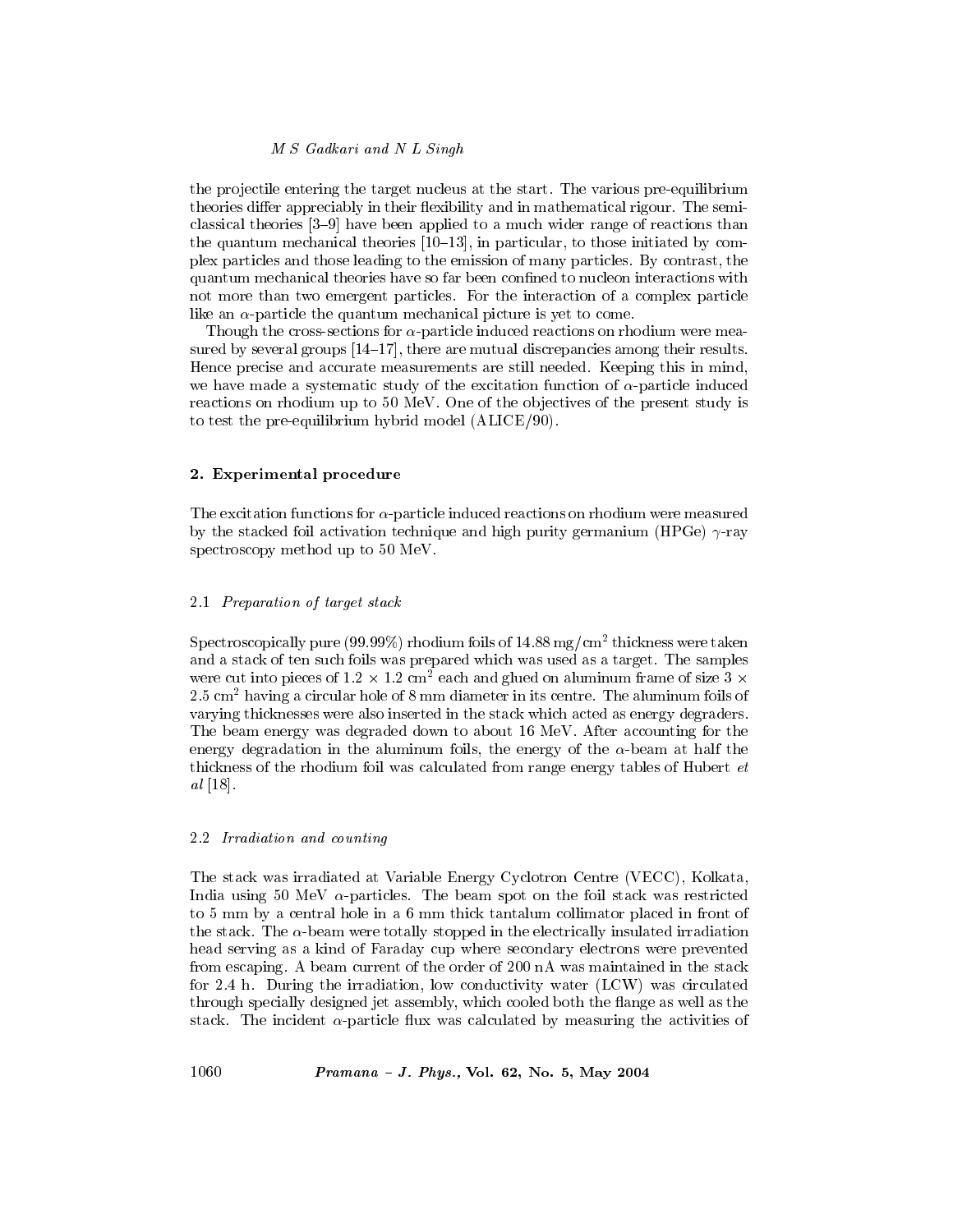

**Figure** 1. A typical  $\gamma$ -ray spectrum of activated sample of rhodium at 38.0 MeV.

<sup>24</sup>Na in the reaction <sup>27</sup>Al( $\alpha$ ,  $\alpha$ 2pn)<sup>24</sup>Na, for which well-measured cross-sections are available in the literature [19]. The charge collected in the Faraday cup was also used to calculate the average flux of the incident  $\alpha$ -beam. In general, the two values agreed within 5%. The activities produced in each foil were measured using a 120 cc HPGe detector having a resolution of 2 keV for 1332 keV photons of  ${}^{60}Co$ , coupled with a 4096 channel analyser. Several spectra were taken at suitable intervals to permit identification of the half-lives of various residual nuclei. A typical  $\gamma$ -ray spectrum obtained from the activation of rhodium target foil at 38 MeV is shown in figure 1. The energy calibration and efficiency of the detector were determined with a <sup>152</sup>Eu standard source obtained from the Radio-chemistry Laboratory at VECC, Kolkata. The residual nuclei were identified and their yields measured using their characteristic  $\gamma$ -rays mentioned in table 1 [20].

# 2.3 Formulation

The formula used for the determination of cross-section is reported in our earlier paper  $[21]$ .

$$
\sigma = \frac{A_i A_\gamma \lambda(e^{\lambda t_w})}{\phi \theta_\gamma P_\gamma \omega_i N_{\rm av} (1 - e^{-\lambda t_i})(1 - e^{-\lambda t_c})},\tag{1}
$$

where  $\sigma$  is the cross-section for the reaction,  $A_i$  is the gram atomic weight of the target element,  $A_{\gamma}$  is the area under photopeak of characteristic  $\gamma$ -ray of the residual nucleus,  $\lambda$  is the disintegration constant of the product nucleus,  $\phi$  is the flux of the incident particle,  $\theta_{\gamma}$  is the absolute  $\gamma$ -ray intensity per decay of the residual nucleus,  $P_{\gamma}$  is the photopeak efficiency of the  $\gamma$ -ray,  $\omega_i$  is the weight per unit area of the target foil,  $N_{\text{av}}$  is the Avogadro number,  $t_i$  is the time of irradiation,  $t_w$  is the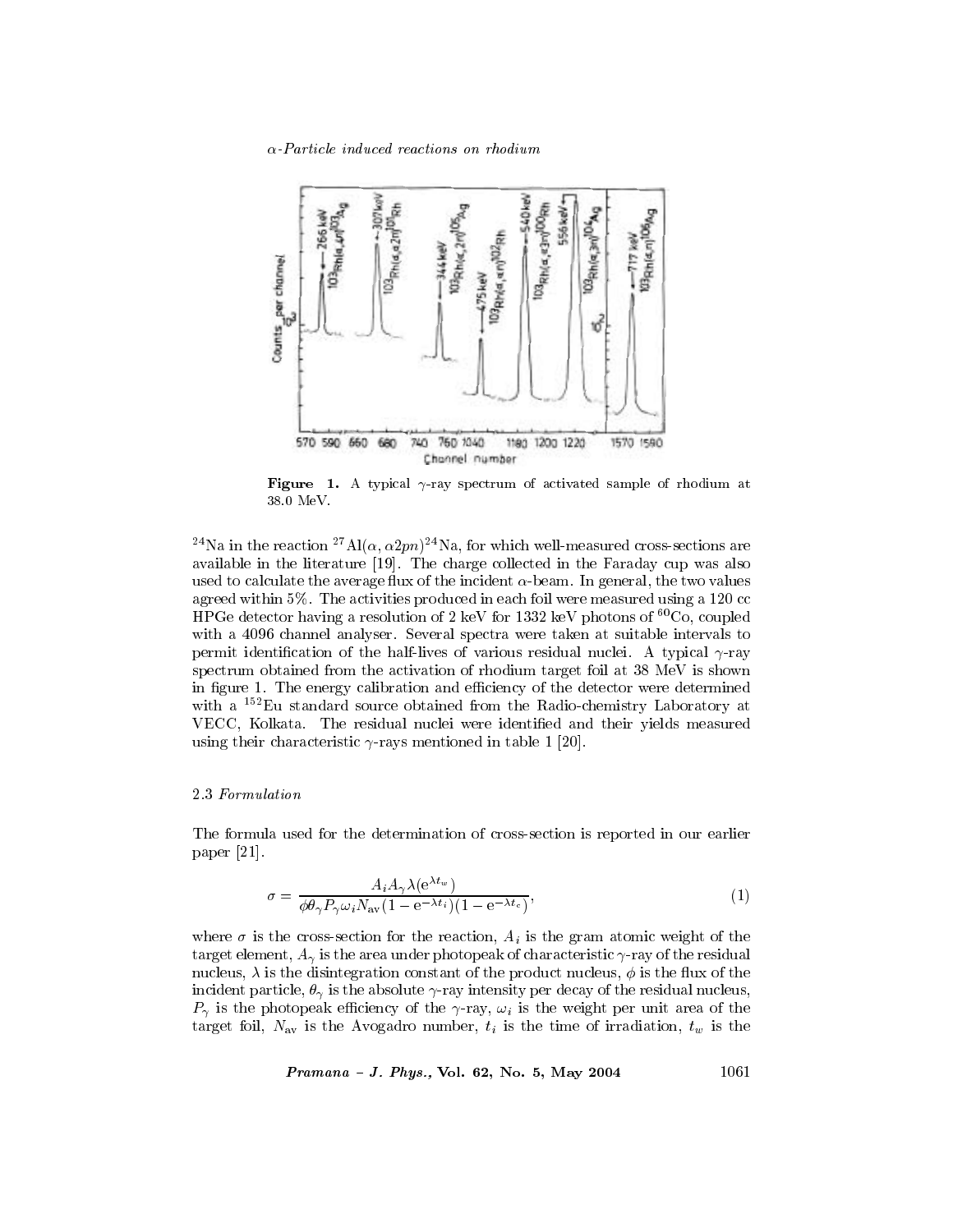| Reaction                                                | $Q$ -value (MeV) | $T_{1/2}$        | $E_{\gamma}$ (keV) | $\theta_{\gamma}$ (%) |
|---------------------------------------------------------|------------------|------------------|--------------------|-----------------------|
| $^{103}Rh(\alpha, n)^{106m}Ag$                          | $-6.8$           | $8.5\,$ d        | 616                | 21.6                  |
|                                                         |                  |                  | 717                | 29.1                  |
|                                                         |                  |                  | 748                | 20.7                  |
|                                                         |                  |                  | 824                | 15.4                  |
| $^{103}{\rm Rh}(\alpha, n)^{106}{\rm g\,Ag}$            | $-6.7$           | $24.0\,$ m       | 512                | 17.0                  |
| $103$ Rh $(\alpha, 2n)$ <sup>105m</sup> Ag              | $-14.7$          | $7.2~\mathrm{m}$ | 319                | 0.16                  |
| $^{103}{\rm Rh}(\alpha,2n)^{105}{\rm g\,Ag}$            | $-14.6$          | $41.2\,$ d       | 280                | 31.1                  |
|                                                         |                  |                  | 344                | 42.7                  |
|                                                         |                  |                  | 443                | 12.0                  |
|                                                         |                  |                  | 644                | 11.9                  |
| $103$ Rh( $\alpha$ , 3n) <sup>104m</sup> Ag             | $-24.6$          | 33.5 m           | 556                | 60.0                  |
|                                                         |                  |                  | 767                | 0.6                   |
|                                                         |                  |                  | 786                | 2.4                   |
|                                                         |                  |                  | 1238               | 1.2                   |
| $103\,\text{Rh}(\alpha,3n)\,104\,\text{g}$              | $-24.6$          | 69.2 m           | 556                | 91.0                  |
|                                                         |                  |                  | 767                | 65.0                  |
|                                                         |                  |                  | 857                | 10.1                  |
|                                                         |                  |                  | 925                | 12.2                  |
|                                                         |                  |                  | 941                | 24.6                  |
| $103\,\text{Rh}(\alpha, 4n)$ $103\,\text{m}\,\text{Ag}$ | $-33.2$          | 5.7s             | 134                | 21.0                  |
| $^{103}{\rm Rh}(\alpha, 4n)^{103}$ g Ag                 | $-33.0$          | 1.1 <sub>h</sub> | 244                | 6.0                   |
|                                                         |                  |                  | 266                | 9.4                   |
|                                                         |                  |                  | 531                | 6.1                   |
| $103$ Rh $(\alpha, \alpha n)^{102}$ gRh                 | $-9.3$           | $206.0\text{ d}$ | 475                | 45.0                  |
|                                                         |                  |                  | 628                | 4.4                   |
| $103$ Rh $(\alpha, \alpha 2n)$ <sup>101m</sup> Rh       | $-16.9\,$        | 4.34 d           | 307                | 87.0                  |
|                                                         |                  |                  | 544                | 4.0                   |
| $^{103}\text{Rh}(\alpha, \alpha 3n)^{100}\text{Rh}$     | $-26.6$          | $20.8\,$ h       | 446                | 11.1                  |
|                                                         |                  |                  | 540                | 78.0                  |
|                                                         |                  |                  | 588                | 4.1                   |
|                                                         |                  |                  | 822                | 20.1                  |
| Monitor reaction                                        |                  |                  |                    |                       |
| $^{27}$ Al $(\alpha, \alpha 2pn)^{24}$ Na               | $-31.4$          | 15.05 h          | 1369               | 100.0                 |

Table 1. Nuclear data used for the identification of residual nuclei [20].

time between the end of irradiation and beginning of counting and  $t_c$  is the data collection time (or counting time). The factor  $(A_\gamma \lambda e^{\lambda t_w})/(1 - e^{-\lambda t_c})$  is the count rate of the induced activity just at the end of irradiation.

# $2.4$  Experimental errors

The overall errors in the presently measured cross-sections are subdivided into the following categories:

Pramana - J. Phys., Vol. 62, No. 5, May 2004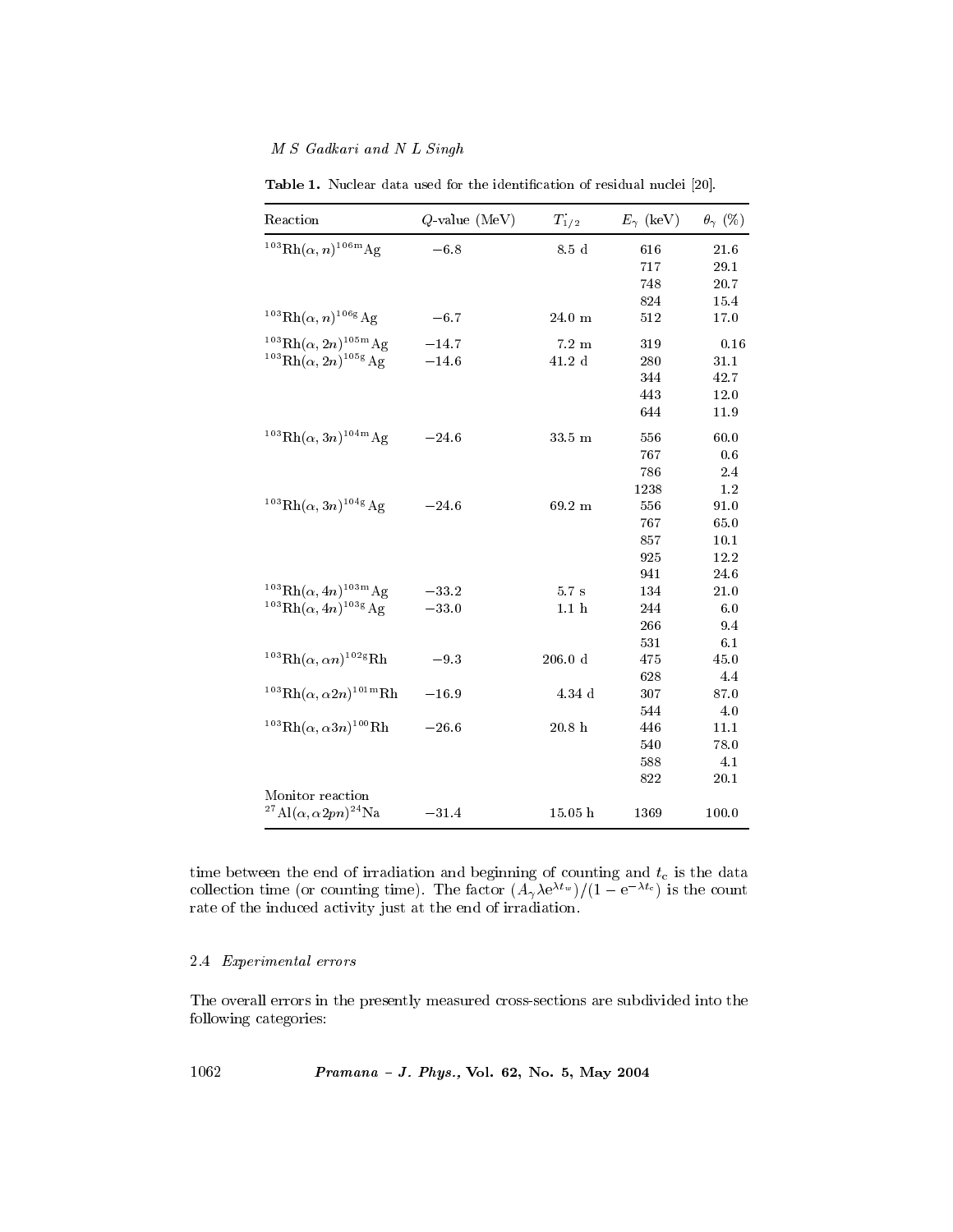- (i) In order to estimate the number of nuclei in the target and to check the thickness and uniformity of the sample, pieces of sample foils were weighed on an electronic micro-balance and the thickness of each foil was calculated. This non-uniformity in the foil thickness introduces 1 to 2\% error  $(\delta_1)$ .
- (ii) Variation in the incident  $\alpha$ -particle flux introduces some uncertainty in the final calculation of the cross-sections. In the present experiment the standard monitor cross-sections were taken from literature [19] in the flux determination. This introduces an overall error of 6%  $(\delta_2)$ .
- (iii) The calculated detection efficiency may be inaccurate owing to the uncertainty in the spectroscopic data of the standard source and the statistical errors in the counts. No corrections were applied for the uncertainty in the spectroscopic data. However, the statistical error in the counting of the standard  $152$ Eu  $\gamma$ -source used for the efficiency calculation was estimated to be around  $3-4\%$  ( $\delta_3$ ).
- (iv) The dead time in the pulse processing electronics leads to a loss of counts. The sample-detector distance was suitably adjusted to keep the dead time low  $(\leq 5\%)$  and corrections for it were applied accordingly in the counting rates.

However, the error introduced in the determination of photopeak areas of the characteristic  $\gamma$ -rays were within the limits of 1 to 4% in the best and worst cases  $(\delta_4)$ .

Therefore the total absolute error in the measured cross-section is

$$
\sqrt{\sum_{i=1}^4 (\delta_i)^2}
$$

and found to vary between 7 and 9% for the best and the worst cases. The abovementioned errors in the measurement of experimental cross-sections do not include the uncertainty of the nuclear data (e.g. half-lives of residual nuclei, branching ratio etc.) that were taken from the table of isotopes [20].

#### 3. Experimental results

In the present work, we have measured the cross-sections for  $^{103}Rh$  $[(\alpha, n); (\alpha, 2n); (\alpha, 3n); (\alpha, 4n); (\alpha, \alpha n); (\alpha, \alpha 2n)$  and  $(\alpha, \alpha 3n)]$  reactions by detecting characteristic  $\gamma$ -rays obtained from the decay of residual nuclei. In the present measurement, we have considered only those  $\gamma$ -rays that gave appreciable activities for the meaningful studies. The measured cross-sections have been listed in table 2.

3.1 Excitation functions for the reactions  ${}^{103} \text{Rh}(\alpha, xn)$ ;  $x = 1-4$ 

The residual nucleus <sup>106</sup>Ag produced through <sup>103</sup>Rh( $\alpha$ , *n*) reaction has two isomers <sup>106</sup>mAg ( $T_{1/2}$  = 8.5 d) and <sup>106g</sup>Ag ( $T_{1/2}$  = 24 min) respectively. Both the states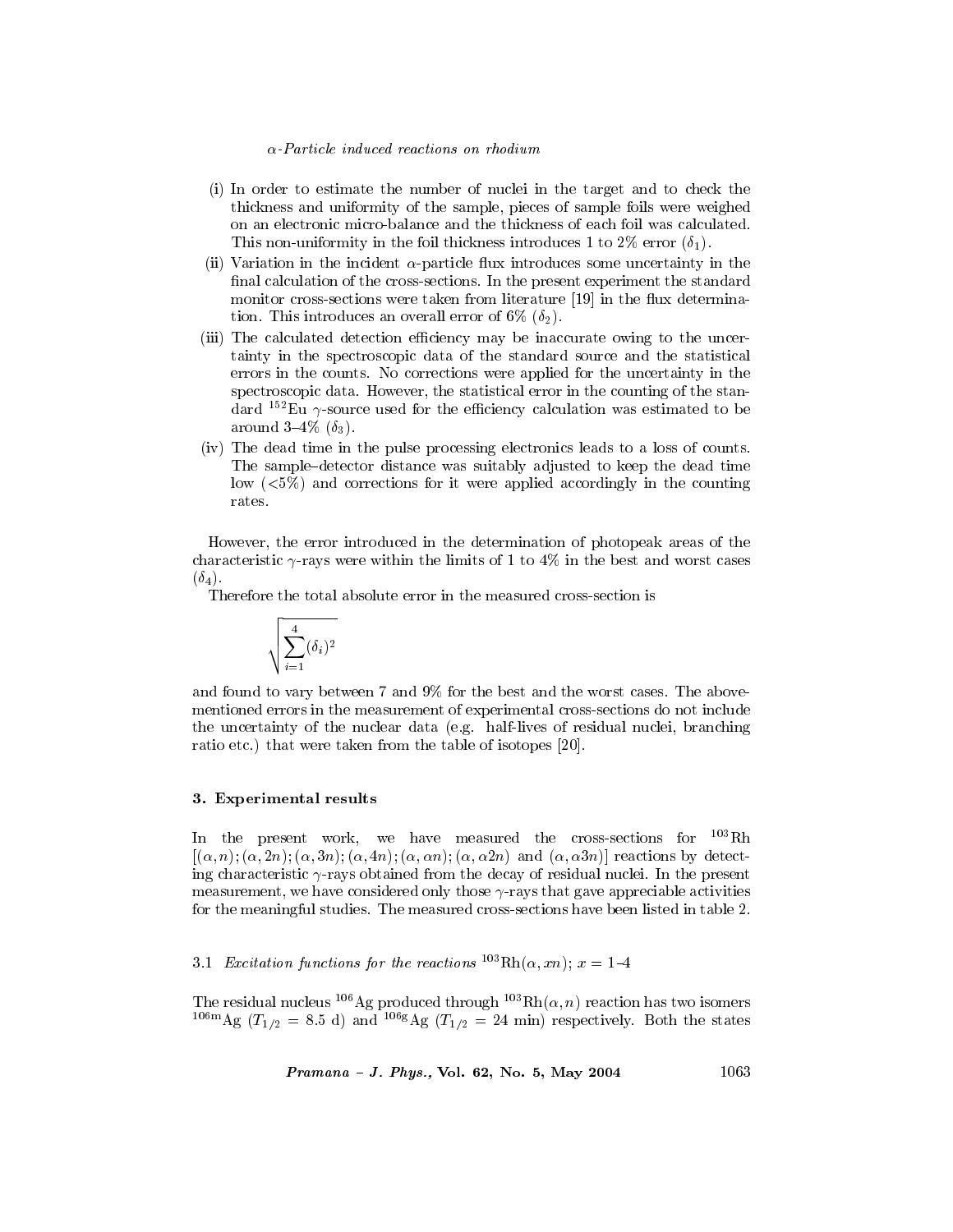| Reaction           | $(\alpha, n)$  | $(\alpha, 2n)$     | $(\alpha,3n)$    | $(\alpha, 4n)$      | $(\alpha, \alpha n)$          | $(\alpha, \alpha 2n)$ | $(\alpha, \alpha 3n)$ |
|--------------------|----------------|--------------------|------------------|---------------------|-------------------------------|-----------------------|-----------------------|
| Product            |                |                    |                  |                     |                               |                       |                       |
| nucleus            | $106m$ Ag      | $105\,\mathrm{Ag}$ | $104 \text{ Ag}$ | $^{103}\mathrm{Ag}$ | $^{102\mathrm{m}}\mathrm{Rh}$ | $^{101\rm{m}}\rm{Rh}$ | $^{100}\mbox{\rm Rh}$ |
| Threshold          |                |                    |                  |                     |                               |                       |                       |
| energy (MeV)       | 7.0            | 15.2               | 25.6             | 34.3                | 9.6                           | 17.5                  | 27.6                  |
| $E_{\alpha}$ (MeV) | $\sigma$ (mb)  | $\sigma$ (mb)      | $\sigma$ (mb)    | $\sigma$ (mb)       | $\sigma$ (mb)                 | $\sigma$ (mb)         | $\sigma$ (mb)         |
| $17.6 + 1.2$       | $128 + 10$     | $129 + 10$         |                  |                     |                               |                       |                       |
| $21.5 + 1.1$       | $76.0 \pm 6.0$ | $553 \pm 42$       |                  |                     |                               |                       |                       |
| $25.0 + 1.0$       | $28.0 \pm 2.0$ | $856 + 66$         |                  |                     |                               |                       |                       |
| $28.4 \pm 1.0$     | $13.2 \pm 1.0$ | $873 + 68$         | $114 + 9$        |                     | $30.5 \pm 2.4$                | $0.9 + 0.0$           |                       |
| $31.4 + 0.8$       | $8.1 \pm 0.7$  | $650 + 50$         | $554 \pm 42$     |                     | $51.5 \pm 4.0$                | $1.3 + 0.1$           |                       |
| $34.4 \pm 0.8$     | $5.8 + 0.5$    | $331 + 25$         | 988±74           |                     | $80.0 + 6.3$                  | $11.1 + 0.9$          |                       |
| $38.0 \pm 0.8$     | $4.6 \pm 0.4$  | $149 \pm 11$       | $1078 + 81$      | $64.0 + 5.0$        | $89.0 \pm 7.0$                | $31.6 \pm 2.5$        |                       |
| $41.5 \pm 0.7$     | $3.5 \pm 0.3$  | $89.0 \pm 7.0$     | $648 + 33$       | $235 \pm 18$        | $98.0 \pm 8.0$                | $51.0 \pm 4.0$        | $0.4 + 0.0$           |
| $44.9 + 0.7$       | $2.8 \pm 0.3$  | $61.0 + 4.7$       | $422 + 32$       | $477 + 36$          | $101 \pm 8$                   | $58.0 + 4.5$          | $10.9 \pm 0.8$        |
| $47.8 \pm 0.6$     | $2.5 \pm 0.2$  | $47.0 + 3.6$       | $260 + 20$       | $630 + 48$          | $103 \pm 8$                   | 57.0 $\pm$ 4.5        | $31.5 \pm 2.5$        |

**Table 2.** Cross-sections of the  $\alpha$ -induced reactions on <sup>103</sup>Rh.

decay independently to the ground state. The state <sup>106g</sup> Ag ( $T_{1/2}$  = 24 min) has a single  $\gamma$ -ray of energy 512 keV which is very close to annihilation peak at 511 keV. Therefore, we have measured only partial cross-sections by measuring the activity of  $106m$  Ag.

The residual nucleus <sup>105</sup>Ag produced through <sup>103</sup>Rh( $\alpha$ , 2n) reaction exists in two states. The metastable state  $^{105m}$ Ag ( $T_{1/2}$  = 7.23 min) decays completely through isomeric transition (100%) to the ground state <sup>105g</sup>Ag ( $T_{1/2}$  = 41.29 d). In this case the total cross-section was measured by allowing for complete decay of the metastable state to the ground state.

The residual nucleus <sup>104</sup>Ag produced through <sup>103</sup>Rh( $\alpha$ , 3*n*) reaction exists in two states. The metastable state <sup>104*m*</sup>Ag (*T*<sub>1/2</sub> = 33.5 min) decays by electron capture along with  $\beta^+$  decay (99.93%). In this case, the partial cross-section was measured by measuring the activity of  $1048\text{Ag}$  after a complete decay of metastable state.

In the reaction  $^{103}$ Rh( $\alpha$ , 4n), the residual nucleus  $^{103}$ Ag exists in two states.<br>The metastable state  $^{103m}$ Ag ( $T_{1/2} = 5.7$  s) decays completely to the ground state <sup>103g</sup>Ag ( $T_{1/2}$  = 1.1 h) through an isomeric transition (100%). In this case the total cross-section was measured by allowing for the complete decay of the metastable state to the ground state.

# 3.2 Excitation function for the reactions  ${}^{103}Rh(\alpha, \alpha xn); x=1-3$

In the reaction <sup>103</sup>Rh( $\alpha$ ,  $\alpha n$ )<sup>102</sup>Rh, the ground state <sup>102g</sup>Rh is having a long halflife (i.e.  $T_{1/2} = 2.9$  yr) and hence it was not measured while <sup>102m</sup>Rh ( $T_{1/2} = 206$ d) measured in the present work decays to the ground state almost independently through electron capture (80%) and  $\beta^+$  decay (20%).

In the reaction <sup>103</sup>Rh( $\alpha$ ,  $\alpha$ 2n)<sup>101</sup>Rh, the ground state <sup>101g</sup>Rh has a long half-life (i.e.  $T_{1/2} = 3.3$  yr) and was not measured while <sup>101m</sup>Rh ( $T_{1/2} = 4.3$  d) measured in the present work decays to the ground state almost independently through electron

Pramana - J. Phys., Vol. 62, No. 5, May 2004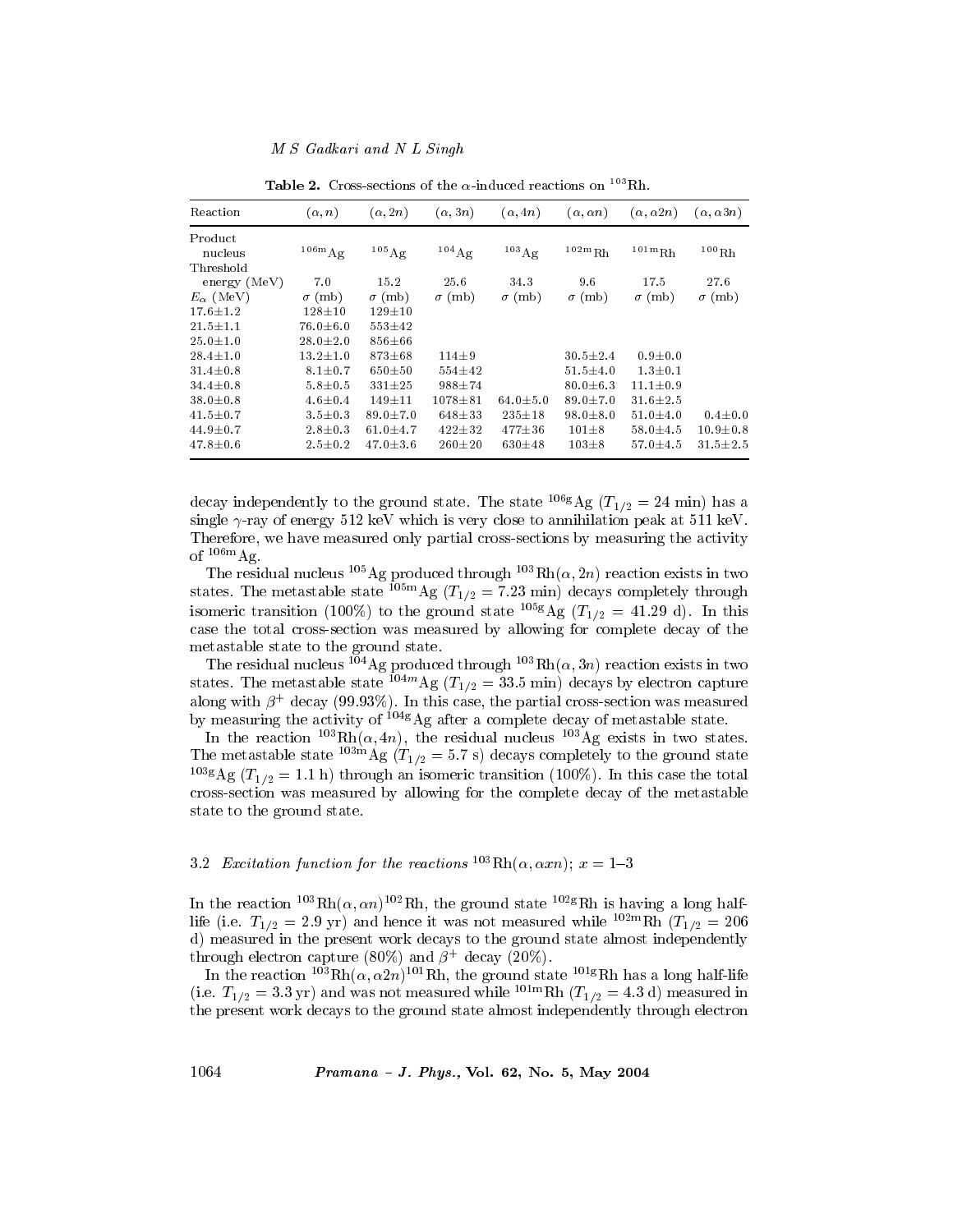capture  $(92.8\%)$ . Therefore, in both these reactions, the partial cross-sections were measured by measuring the activities of the metastable states.

The residual nucleus <sup>100</sup>Rh produced through <sup>103</sup>Rh( $\alpha$ ,  $\alpha$ 3*n*) reaction has two isomers <sup>100m</sup>Rh ( $T_{1/2}$  = 4.7 min) and <sup>100g</sup>Rh ( $T_{1/2}$  = 20.8 h) respectively. The decay of metastable state to the ground state is mostly through isomeric transition  $(98.3\%)$  and remaining through electron capture along with  $\beta^+$  decay. In this case the total cross-section was measured by allowing for complete decay of metastable state to the ground state.

## 4. Model calculations

The excitation functions have been calculated theoretically using the statistical model with and without the inclusion of pre-equilibrium emission of particles. We have used the code ALICE/90 based on the updated version of hybrid model [6] code ALICE/85/300 [21], in which a shell-dependent level density formula of Kataria et al [22] is incorporated. A short description of the options chosen is given below.

The nuclear masses were calculated from the Myers–Swiatecki mass formula [23] considering the liquid drop with shell correction term and without pairing. The inverse cross-sections were calculated using the optical model subroutine included in the code that uses the Becchetti and Greenless [24] optical model parameters. The intranuclear transition rates are calculated from the imaginary part of the optical model potential. The equilibrium part was calculated using standard Weisskopf and Ewing [25] formalism. The mean free path multiplier k was kept equal to unity. The mean free path, which is a kind of free parameter, was introduced by Blann [26] to account for the transparency of nuclear matter in the lower density nuclear periphery. A level density parameter  $a = A/9 \text{ MeV}^{-1}$  was used.

A crucial parameter in the model is the initial exciton number  $n_0$ , defined as  $n_0 = p_0 + h_0$  with  $p_0 = p_\pi + p_\nu$ , where  $p_0$  and  $h_0$  are initially excited particles above and holes below the Fermi level;  $p_{\pi}$  and  $p_{\nu}$  are the number of protons and neutrons among the excited particles. It is customary to use the initial exciton number  $n_0$  ( $p_0h_0$ ) as a fit parameter to match the theoretical predictions with the experimentally observed shape of the spectra and excitation functions. The initial exciton number  $n_0$  governs the entire cascading process of binary collisions and thereby influences the shape of the hard component in the particle spectra and high energy tail in the excitation functions. A good guess would be the number of nucleons in the projectile or an additional particle/hole or both. For an incident  $\alpha$ -particle used in the present work, a reasonable choice for the initial exciton number is  $n_0 = 4, 5$  and 6 using different initial exciton configurations such as  $(4p0h)$ ,  $(5p0h)$  and  $(5p1h)$  respectively. We performed the calculations using the above exciton configurations and it was found that  $n_0 = 4(4p0h)$  gives by far the best results beyond the equilibrium than the other two configurations. The predictions of  $n_0 = 5(5p0h)$  and  $n_0 = 6(5p1h)$  configurations were lower than those of  $n_0 = 4(4p0h)$  [2,27].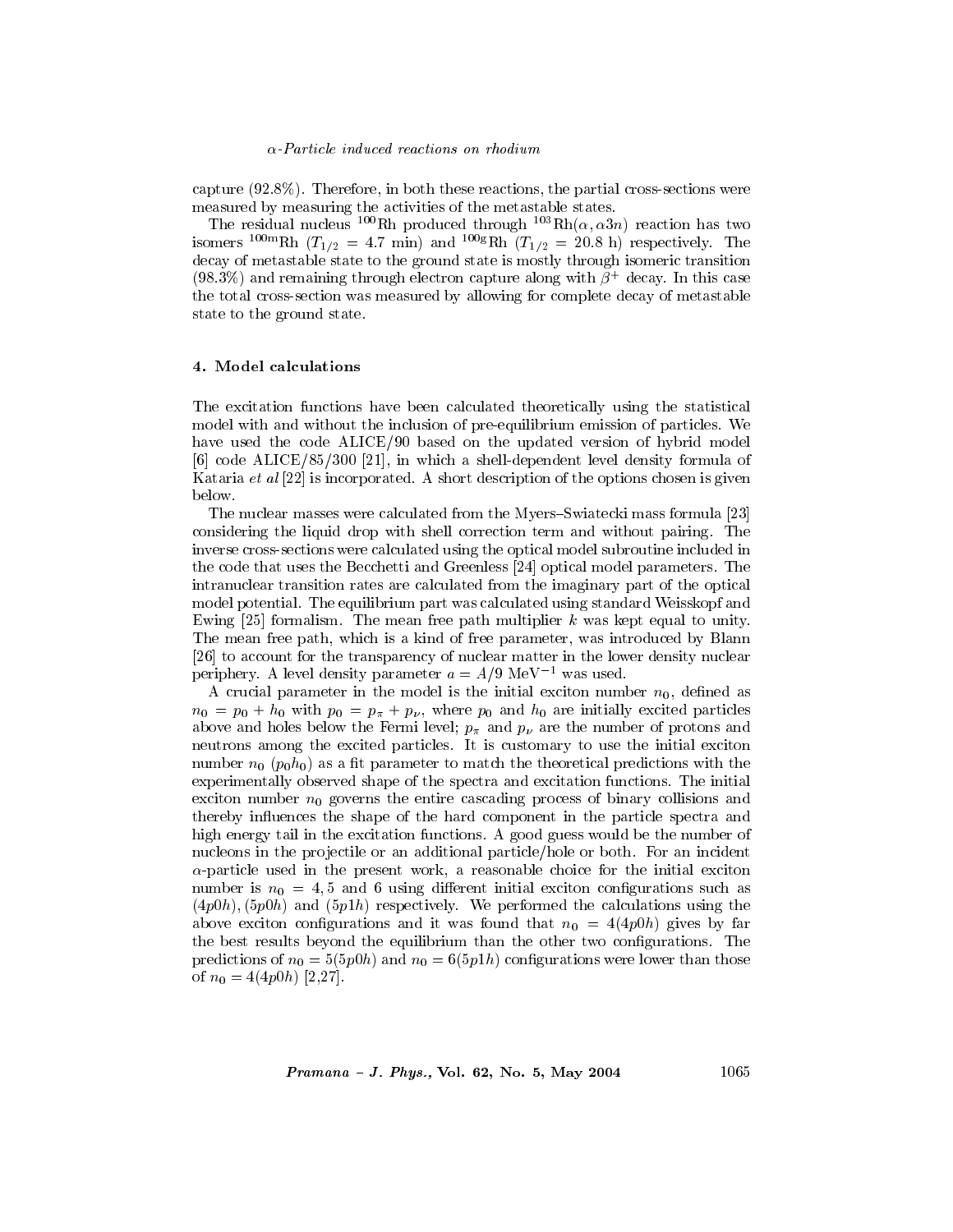# 5. Results and discussion

Figures 2–8 show the present experimental results together with the previous results  $[14-17]$  wherever available. In figures 2-7, the present results are shown by dark circles and the vertical bars represent the total estimated errors in the cross-sections. If no bar is depicted, the size of the circle includes the magnitude of the statistical errors.

Hansen and Stelts [14] in 1964 studied  $^{103}Rh(\alpha, n)$  reaction in the energy range of 12-18 MeV using polyethylene 'long counters' with an overall error of 10%. Ozafran et al  $[15]$  in 1980 determined excitation functions for <sup>103</sup>Rh[ $(\alpha, n)$ ,  $(\alpha, 2n)$ ,  $(\alpha, 3n)$ ,  $(\alpha, 4n)$ ,  $(\alpha, \alpha 3n)$ ,  $(\alpha, \alpha 4n)$ ] reactions in the energy range of 10–55 MeV using Ge-intrinsic solid state detector. The overall error in the measurement was  $7-8\%$ . Newton *et al* [16] in 1981 measured excitation functions for  $(\alpha, n), (\alpha, 2n), (\alpha, 3n), (\alpha, 4n)$  and  $(\alpha, 5n)$  reactions on <sup>103</sup>Rh in the energy range of 18–38 MeV and 36–82 MeV using  $Ge(L)$  detector. In this case the target was prepared by electroplating rhodium film on copper foil. However, error in the measurement was not mentioned. Ansari et al  $[17]$  in 1996 measured the excitation functions for  $(\alpha, n), (\alpha, 2n)$  and  $(\alpha, 3n)$  reactions on <sup>103</sup>Rh in the energy range of 10-40 MeV using  $Ge(Li)$  detector with an estimated error up to 16%.

The experimental excitation functions were also compared with the theoretical predictions based on equilibrium and pre-equilibrium reaction mechanism. Comparison with the theory is made only for those reactions in which the total crosssection was measured in the present work. In the figures, the pre-equilibrium hybrid model predictions are shown by solid line and the Weisskopf-Ewing estimates by the dashed line. The lines are drawn only to guide the eye.

# 5.1  $^{103}Rh(\alpha, n)$  reaction

The excitation functions for  $(\alpha, n)$  reaction are shown in figure 2 together with the previous results. It is evident from the figure that the results of Hansen and Stelts constitute only the initial rising part of the excitation function and are overestimated by a factor of 10 in the peak region of the excitation function. The present results are in good agreement with the results of Newton *et al* which are in the energy region up to 25 MeV. The present results are also in fair agreement with the results of Ansari et al in the overlapping region of energies. However, it is evident from the figure that the results of Ozafran *et al* are underestimated by a factor of two as well as they show a shift of about 6 MeV towards the high-energy side at peak position. Since we have measured the partial cross-sections by measuring the activities in the metastable state only, the present results are not compared with the theory.

#### $103Rh(\alpha, 2n)$  reaction  $5.2$

The excitation functions for  $(\alpha, 2n)$  reaction are shown in figure 3 together with the previous results as well as theoretical predictions based on Weisskopf-Ewing (WE)

1066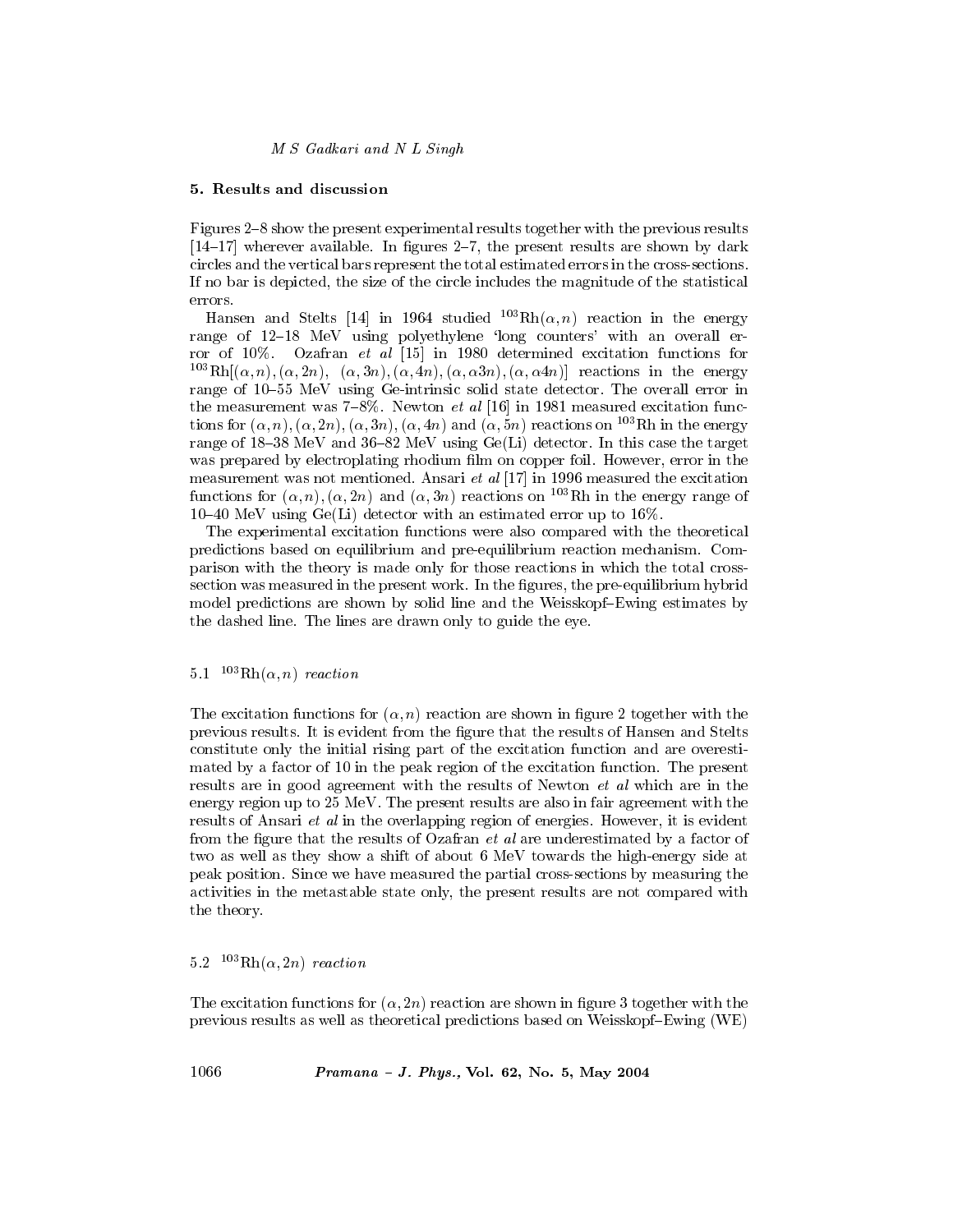

Figure 2. Experimental excitation function of  ${}^{103}Rh(\alpha, n) {}^{106m}Ag$  reaction.



**Figure 3.** Experimental and theoretical excitation of  $^{103}Rh(\alpha, 2n)^{105}Ag$  reaction.

estimates giving compound nucleus contributions as well as pre-equilibrium hybrid model predictions using initial exciton configuration  $n_0 = 4(4p0h)$ . It is evident from the figure that the present results are in general agreement with the previous measurements and are very systematic in the entire region of energy. Further, it is observed that the WE estimates accounted well the low-energy compound nucleus dominated part of the excitation function but failed to account for the observed tail at high energies where non-equilibrium effects predominate beyond a few tens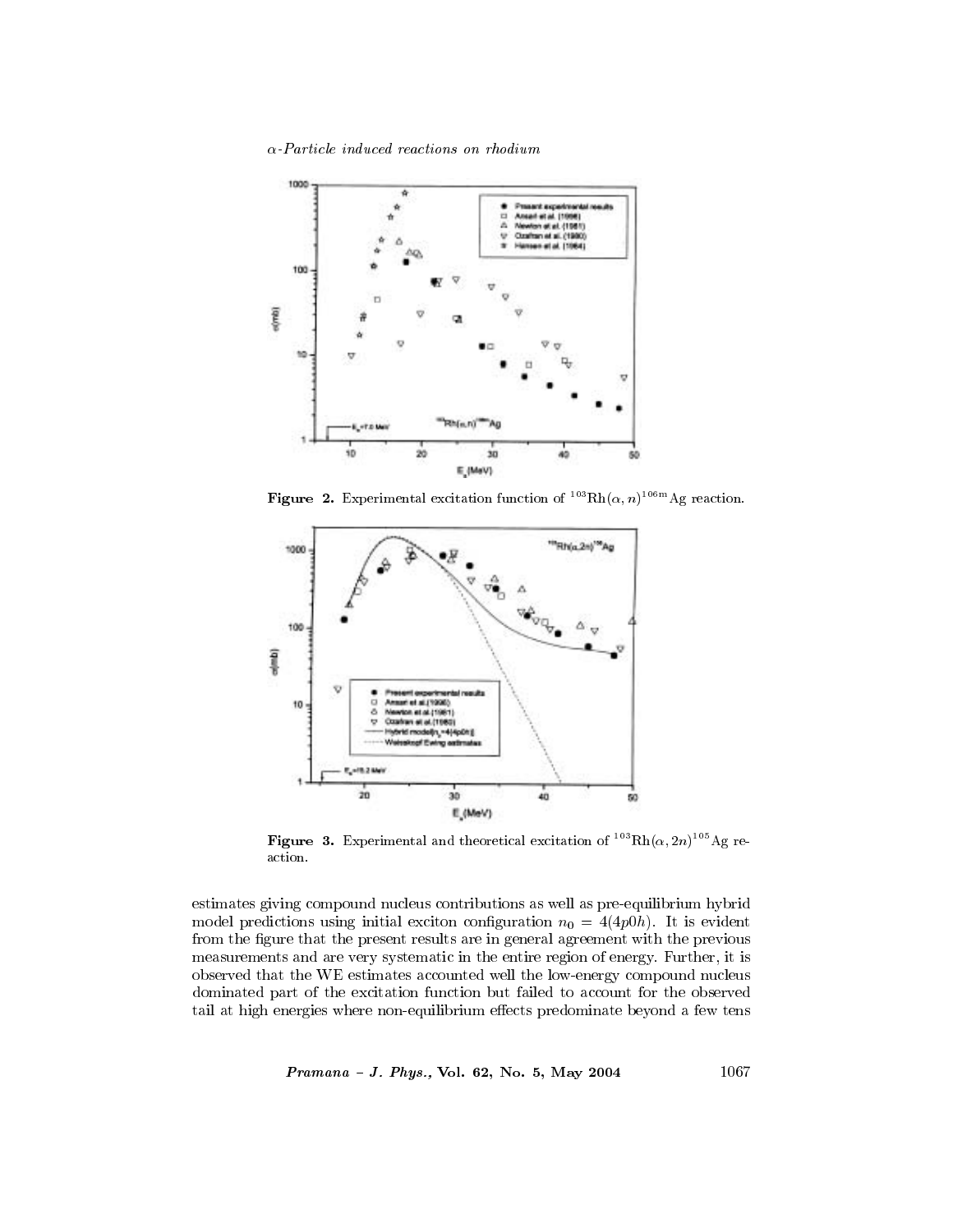M S Gadkari and N L Singh



**Figure 4.** Experimental excitation function of  $^{103}Rh(\alpha, 3n)^{104}Ag$  reaction.

of MeV of bombarding energy. The high-energy region of the excitation function is accounted well by hybrid model predictions using initial exciton configuration  $n_0 = 4(4p0h)$ , i.e., pure particle state.

 $5.3$  $103Rh(\alpha,3n)$  reaction

The excitation functions for  $(\alpha,3n)$  reactions are shown in figure 4 together with the previous results. It is seen from the figure that the present results are in good agreement with the results of Ansari et al. However, the results of Ozafran et al are overestimated by a factor of two in the initial rising part of the excitation function but they are in fair agreement with the present results in the high-energy region. The results of Newton *et al* are underestimated by a factor of four in the lower energy region whereas the same are overestimated by a factor of four in the higher energy region. Since we have not measured the total cross-section in the present case, it is not appropriate to compare our results with the theory.

#### <sup>103</sup>Rh( $\alpha$ , 4n) reaction  $5.4$

The excitation functions for  $(\alpha, 4n)$  reaction are shown in figure 5 along with previous experimental results as well as theoretical predictions based on Weisskopf-Ewing estimates giving compound nucleus contribution and pre-equilibrium hybrid model predictions using initial exciton configuration  $n_0 = 4(4p0h)$ . It is evident from the figure that the results of Ozafran *et al* are overestimated whereas the results of Newton *et al* are underestimated by a factor of about 3–5 in the energy region 35–45 MeV. The threshold energy for the  $Rh(\alpha, 4n)$  reaction is rather large

Pramana - J. Phys., Vol. 62, No. 5, May 2004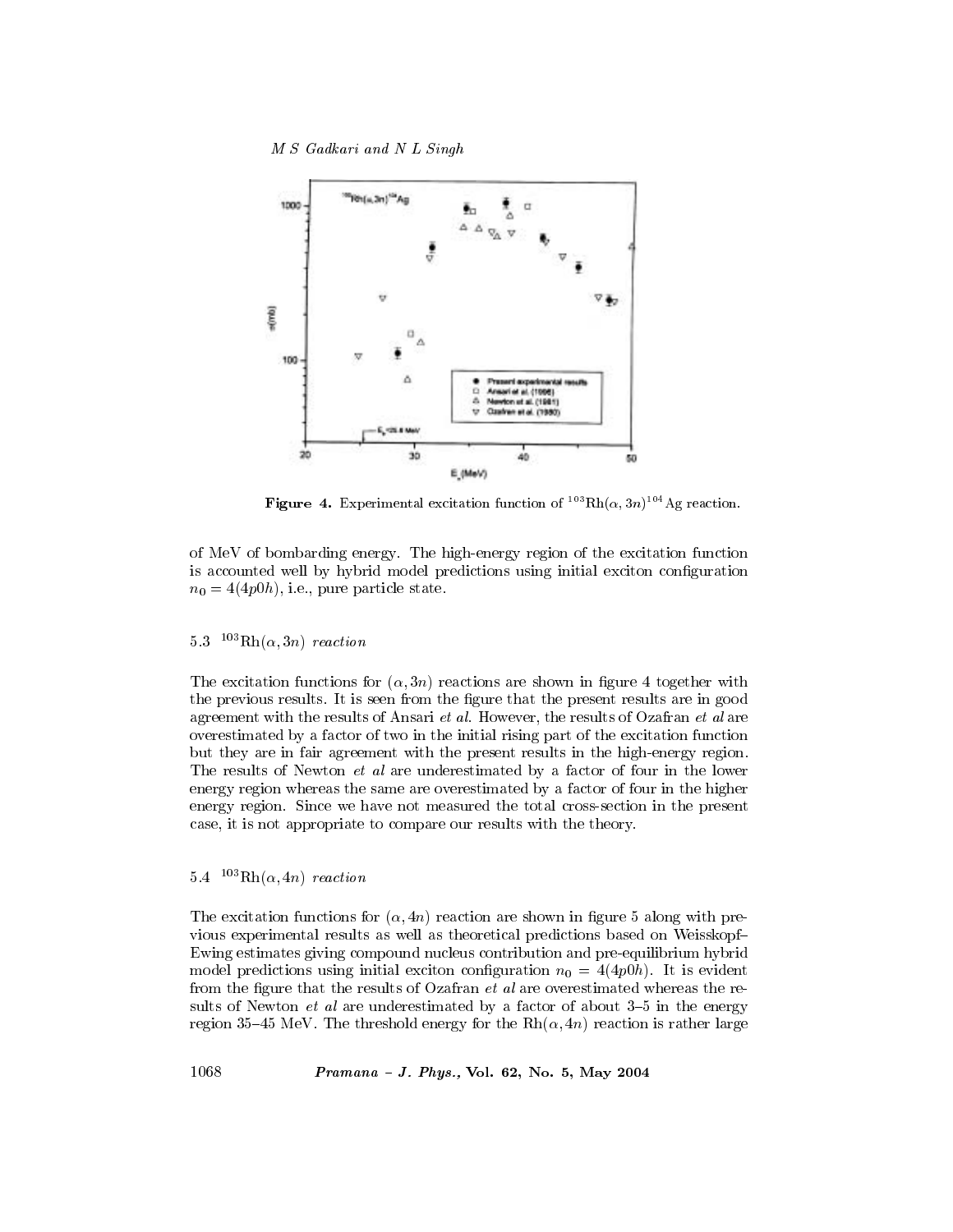

Figure 5. Experimental and theoretical excitation functions for <sup>103</sup>Rh  $(\alpha, 4n)^{103}$ Ag reaction.

(34.3 MeV) and as such there are few data points only in the initial rising part of the excitation function. In this region, the pre-equilibrium model predictions are not very sensitive as the compound nucleus mechanism still dominates. But it can be seen that the theoretical predictions taking into account the pre-equilibrium contribution are comparatively closer to the presently measured results.

# 5.5  $^{103}Rh(\alpha, \alpha n)$  and  $^{103}Rh(\alpha, \alpha 2n)$  reactions

The excitation functions for  $(\alpha, \alpha n)$  and  $(\alpha, \alpha 2n)$  reactions are shown in figure 6 and figure 7 respectively. Any earlier measurement is not available in the case of these two reactions. Also, in the case of  $Rh(\alpha, \alpha n)$  and  $Rh(\alpha, \alpha 2n)$  reactions, the partial cross-sections for the genetically independent isomeric states were not measured in the present work. These states have their half-lives in years which were not measured. The observed shape of experimental excitation functions strongly suggests the influence of direct interaction effects in the emission of  $\alpha$ -particles. The observed slowly rising monotonous shape, particularly for  $(\alpha, \alpha x n)$  type of reactions, points out to a possible inelastic scattering of the incident  $\alpha$ -particles, followed by neutron evaporation. Similar observations were made by Lanzafame and Blann [28] while studying  $\alpha$ -particle induced reactions on gold. They studied the recoil ranges of the residual nuclei in  $(\alpha, \alpha x n)$  type of the reactions and found that there is a very little momentum transfer to the recoiling nucleus as expected for a direct interaction.

$$
Pramana - J. \ Phys., \ Vol. \ 62, \ No. \ 5, \ May \ 2004
$$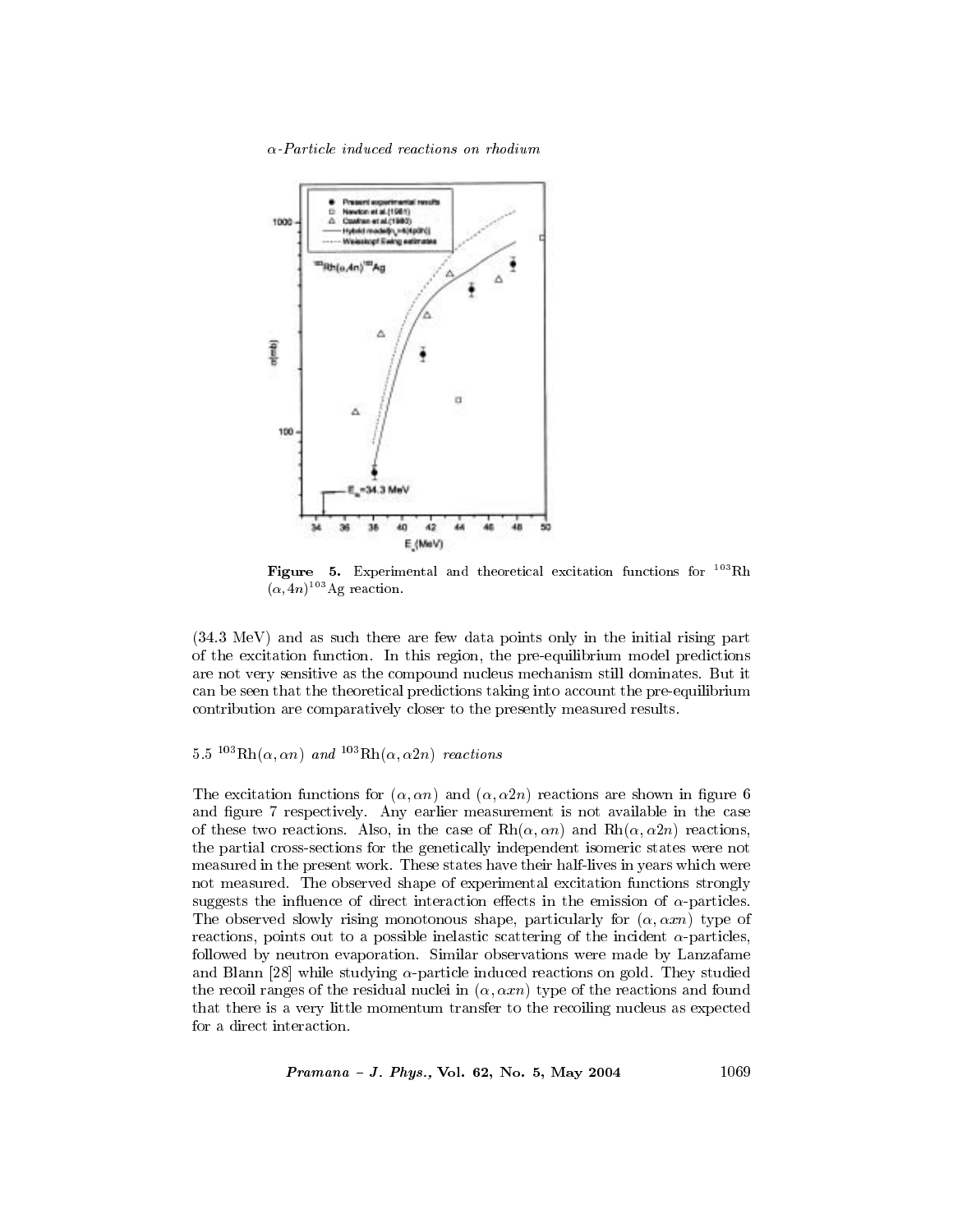



Figure 6. Experimental excitation function of  $103$  Rh( $\alpha$ ,  $\alpha$ n)<sup>102m</sup> Rh reaction.

Figure 7. Experimental excitation function of  $^{103}Rh(\alpha, \alpha 2n)^{101m}Rh$  reaction.

 $5.6^{103} \text{Rh}(\alpha, \alpha 3n)$  reaction

The excitation functions for  $(\alpha, \alpha 3n)$  reactions are shown in figure 8 together with the previous results. The threshold energy for  $\text{Rh}(\alpha, \alpha 3n)$  reaction is rather large  $(26.6 \text{ MeV})$  and as such there are only three data points in the initial rising part of the experimental excitation function. Therefore it is not appropriate to compare our results with the theory.

# 6. Conclusions

Excitation functions for Rh $[(\alpha, n); \ (\alpha, 2n); \ (\alpha, 3n); \ (\alpha, 4n); \ (\alpha, \alpha n); \ (\alpha, \alpha 2n);$  $(\alpha, \alpha 3n)$  reactions were studied up to 50 MeV. From the overall comparison between the present and previous experimental results, it is quite evident that there are large mutual discrepancies among the previously measured values. From figures  $2-7$ , it is clear that the present measurements are more systematic than the previously measured values.

From an overall comparison between experimental results and theoretical predictions based on compound nucleus Weisskopf-Ewing estimates as well as preequilibrium hybrid model, one can infer that Weisskopf-Ewing estimates accounted fairly well the low-energy compound nucleus dominated part of the excitation functions for  $(\alpha, 2n)$  and  $(\alpha, 4n)$  reactions but failed to account the observed crosssections in the case of  $(\alpha, 2n)$  reaction at higher energies, where non-equilibrium

Pramana - J. Phys., Vol. 62, No. 5, May 2004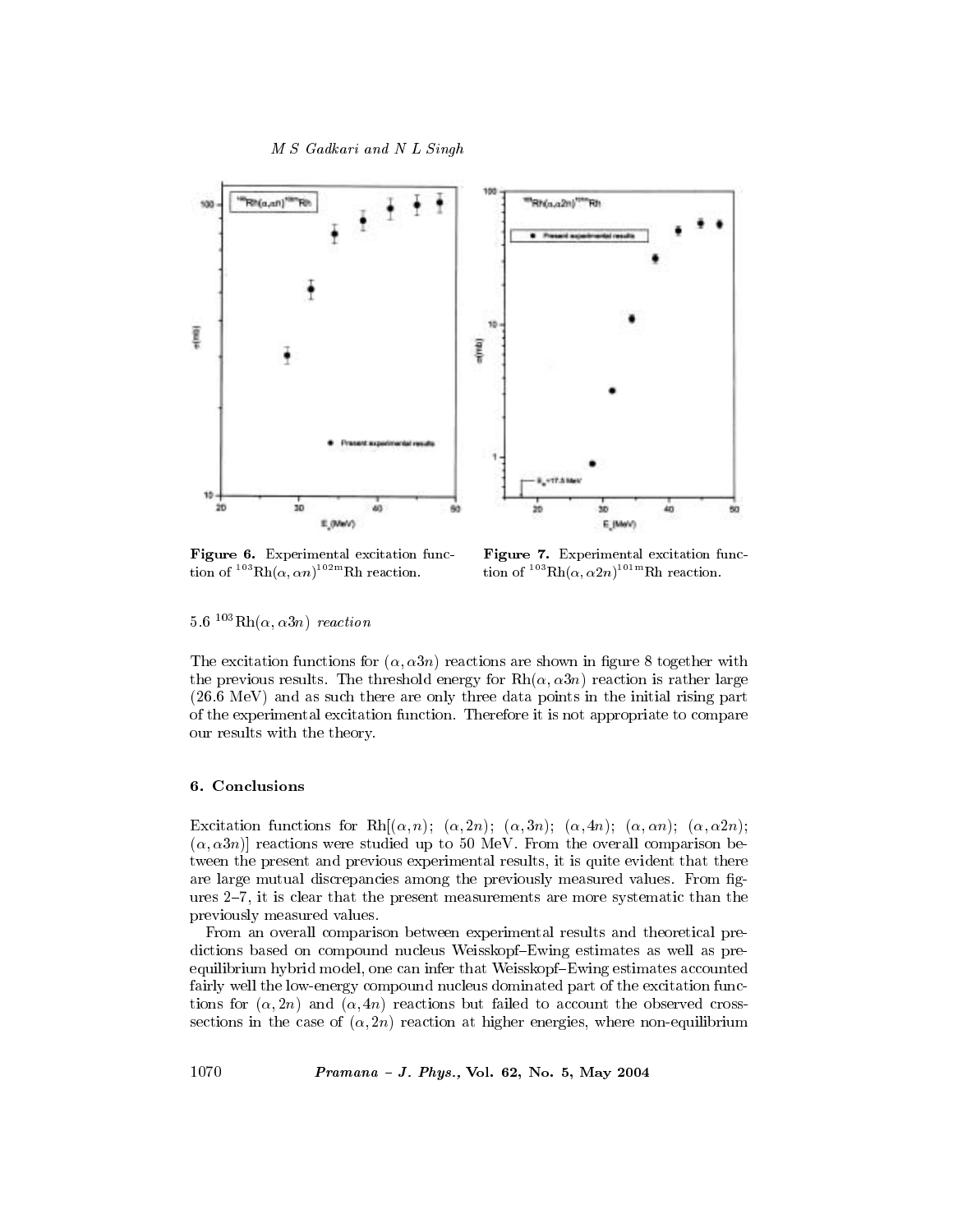

**Figure 8.** Experimental excitation function of  ${}^{103} \text{Rh}(\alpha, \alpha 3n) {}^{100} \text{Rh}$  reaction.

effects predominate beyond a few tens of MeV of bombarding energy. The hybrid model gives a fairly good account of nucleon emission with an initial exciton number  $n_0 = 4(4p0h)$ , which is separated in the case of proton and neutron excitons  $(n_p$  and  $n_n$  respectively) above and hole  $(n_h)$  below the Fermi level, and the best fit is obtained with  $n_p = 2$ ,  $n_n = 2$  and  $n_h = 0$  that is pure particle state. This picture is quite consistent with the basic physics of pre-equilibrium decay that only a small number of degrees of freedom are initially excited in a nuclear reaction at moderate energies. However, in the case of  $(\alpha, n), (\alpha, 3n), (\alpha, \alpha n)$  and  $(\alpha, \alpha 2n)$  reactions, partial cross-sections for the isomeric states were not measured. Since the theoretical code [21] provides the total cross-section of the reaction, these experimental excitation functions are not compared with the theoretical predictions. Further, it may be speculated that for  $(\alpha, \alpha xn)$  type of reactions, with small neutron multiplicity, a direct inelastic scattering followed by neutron evaporation could be a contributing factor.

# Acknowledgements

The authors are thankful to the entire staff of Inter-University Consortium for Department of Atomic Energy Facilities (IUC-DAEF), Kolkata Centre and Variable Energy Cyclotron Centre, Kolkata, India for their efforts for the successful completion of the experimental programme. The financial support by IUC-DAEF Kolkata Centre is gratefully acknowledged.